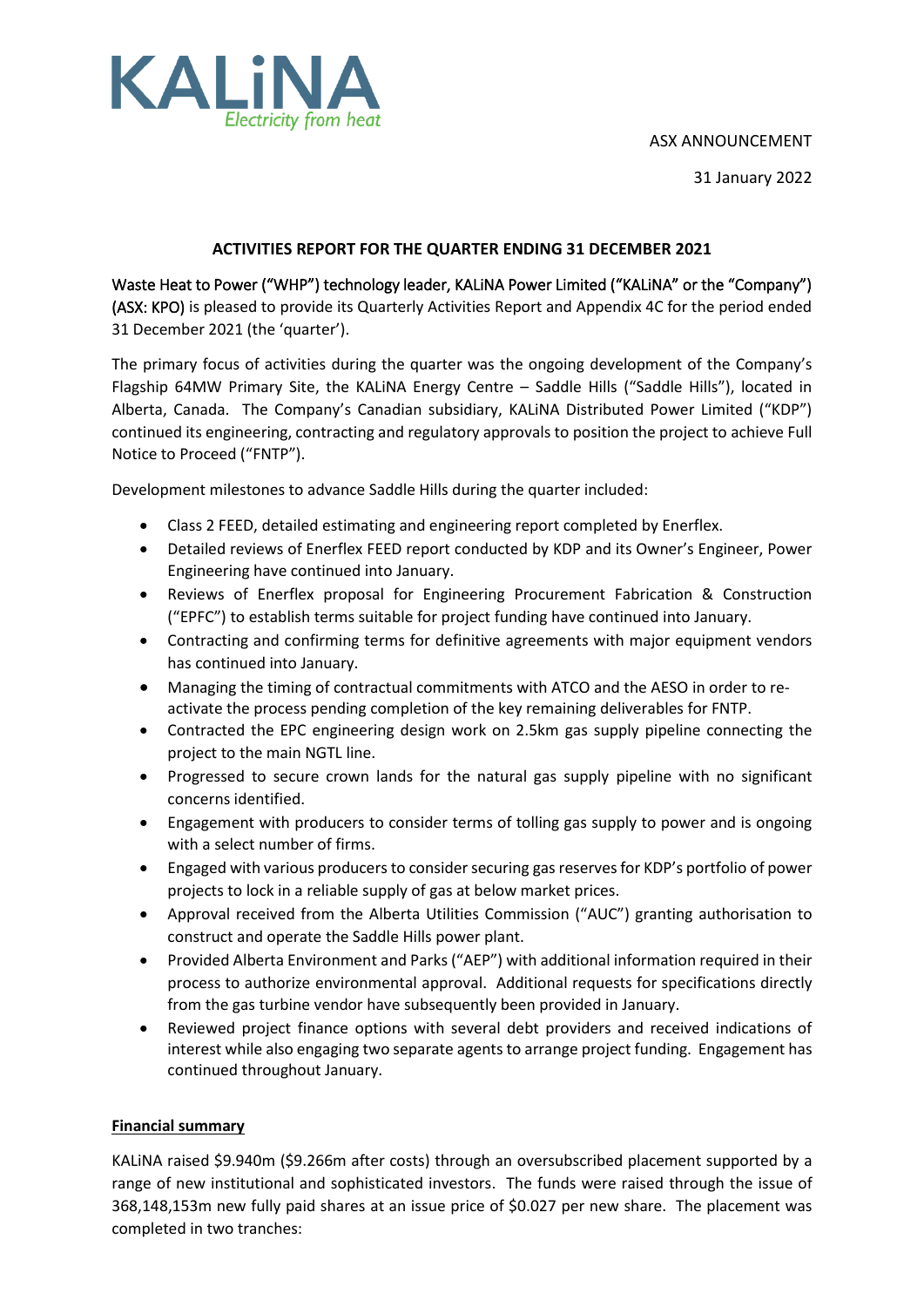- 1. 266,222,223 ordinary shares (A\$7,188,000) were placed under the Company's existing placement capacity under ASX Listing Rule 7.1 on 26 October 2021
- 2. 101,925,930 shares (\$2,752,000) were issued subsequent to shareholder approval at the Company's annual general meeting which was held on 10 December 2021.

Funds will be used to advance Saddle Hills through to FNTP, as well as the engineering and modularization necessary in preparation to bid the KALiNA Cycle® on various geothermal projects and industrial Waste Heat to Power opportunities that include gas pipeline compression and oil sands extraction efficiencies.

The placement further strengthened the Company's cash position, with KALiNA ending the quarter with a cash balance of \$7.683m. Cash out flow from the Group's operating activities for the quarter amounted to \$1.809m, which included: \$0.944m for project development in Alberta, \$0.150m for general technology enquiries, \$0.086m for patent maintenance, \$0.117m for investor relations & project finance, \$0.534m for corporate staff and overheads. The total operating outflow included an amount of \$0.487m on account of arrears of creditors including deferred salaries as below.

## **Payments to related parties**

During the quarter directors were paid \$0.336m for services rendered under normal commercial terms. Included in this payment \$0.137m related to deferred salaries. Apart from this there were no other related party transactions during the quarter.

#### Management Commentary

Managing Director Ross McLachlan said: *"The progress we made this recent quarter was important to position our Saddle Hills project with the majority of our project deliverables in place to achieve FNTP. With the project essentially now shovel-ready, we are continuing our efforts to ensure that the terms of the EPFC contract are suitable for project funding and represent value for our company. To that end, we are considering various contracting strategies with our supply chain partners and Enerflex to achieve the right balance of price, risk and schedule that can work for all parties. We look forward to reporting on our progress in due course on Saddle Hills, other projects and our other corporate initiatives as we enter what will be an exciting year for our Company."*

### - ENDS -

This announcement was approved and authorised for release by: Ross MacLachlan, CEO For further information please contact:

KALiNA Power Limited Tim Horgan Executive Director thorgan@KALiNApower.com +61 3 9236 2800

Ben Jarvis Six Degrees Investor Relations Ben.jarvis@sdir.com.au +61 413 150 448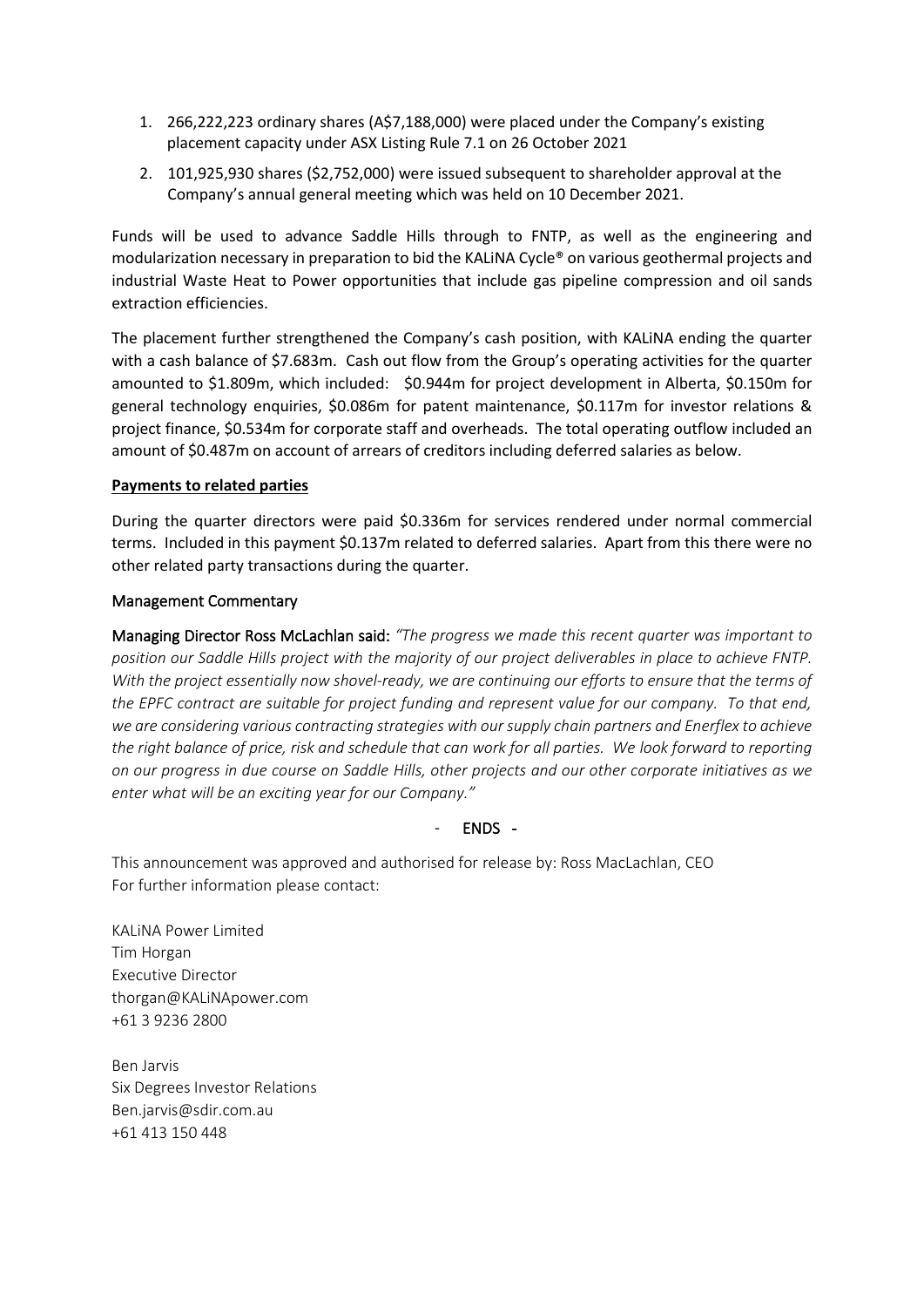# **Appendix 4C**

# **Quarterly cash flow report for entities subject to Listing Rule 4.7B**

| <b>Name of entity</b> |                                   |
|-----------------------|-----------------------------------|
| KALINA POWER LIMITED  |                                   |
| ABN                   | Quarter ended ("current quarter") |
| 24 000 090 997        | 31 DECEMBER 2021                  |

|     | <b>Consolidated statement of cash flows</b>                                    | <b>Current quarter</b><br>\$A'000 | Year to date<br>6 months)<br>\$A'000 |
|-----|--------------------------------------------------------------------------------|-----------------------------------|--------------------------------------|
| 1.  | Cash flows from operating activities                                           |                                   |                                      |
| 1.1 | Receipts from customers                                                        | 8                                 | 15                                   |
| 1.2 | Payments for                                                                   |                                   |                                      |
|     | engineering and Alberta project<br>(a)<br>development                          | (789)                             | (1, 465)                             |
|     | staff costs related to Alberta project<br>(b)<br>development                   | (155)                             | (219)                                |
|     | non-Alberta project development and<br>(c)<br>international technology support | (150)                             | (186)                                |
|     | Patent maintenance<br>(d)                                                      | (86)                              | (218)                                |
|     | leased assets<br>(e)                                                           | (4)                               | (23)                                 |
|     | (f)<br>Corporate staff costs<br>(g)<br>Investor relations and project finance  | (296)<br>(117)                    | (406)<br>(158)                       |
|     | (h)<br>administration and corporate costs                                      | (238)                             | (305)                                |
| 1.3 | Dividends received (see note 3)                                                |                                   |                                      |
| 1.4 | Interest received                                                              |                                   |                                      |
| 1.5 | Interest and other costs of finance paid                                       |                                   |                                      |
| 1.6 | Income taxes paid                                                              |                                   |                                      |
| 1.7 | Government grants and tax incentives                                           |                                   |                                      |
| 1.8 | Other                                                                          | 3                                 | 277                                  |
| 1.9 | Net cash from / (used in) operating<br>activities                              | (1,809)                           | (2,673)                              |

| 2.  | Cash flows from investing activities |     |     |
|-----|--------------------------------------|-----|-----|
| 2.1 | Payments to acquire or for:          |     |     |
|     | entities<br>(a)                      |     |     |
|     | businesses<br>(b)                    |     |     |
|     | property, plant and equipment<br>(C) | (3) | (3) |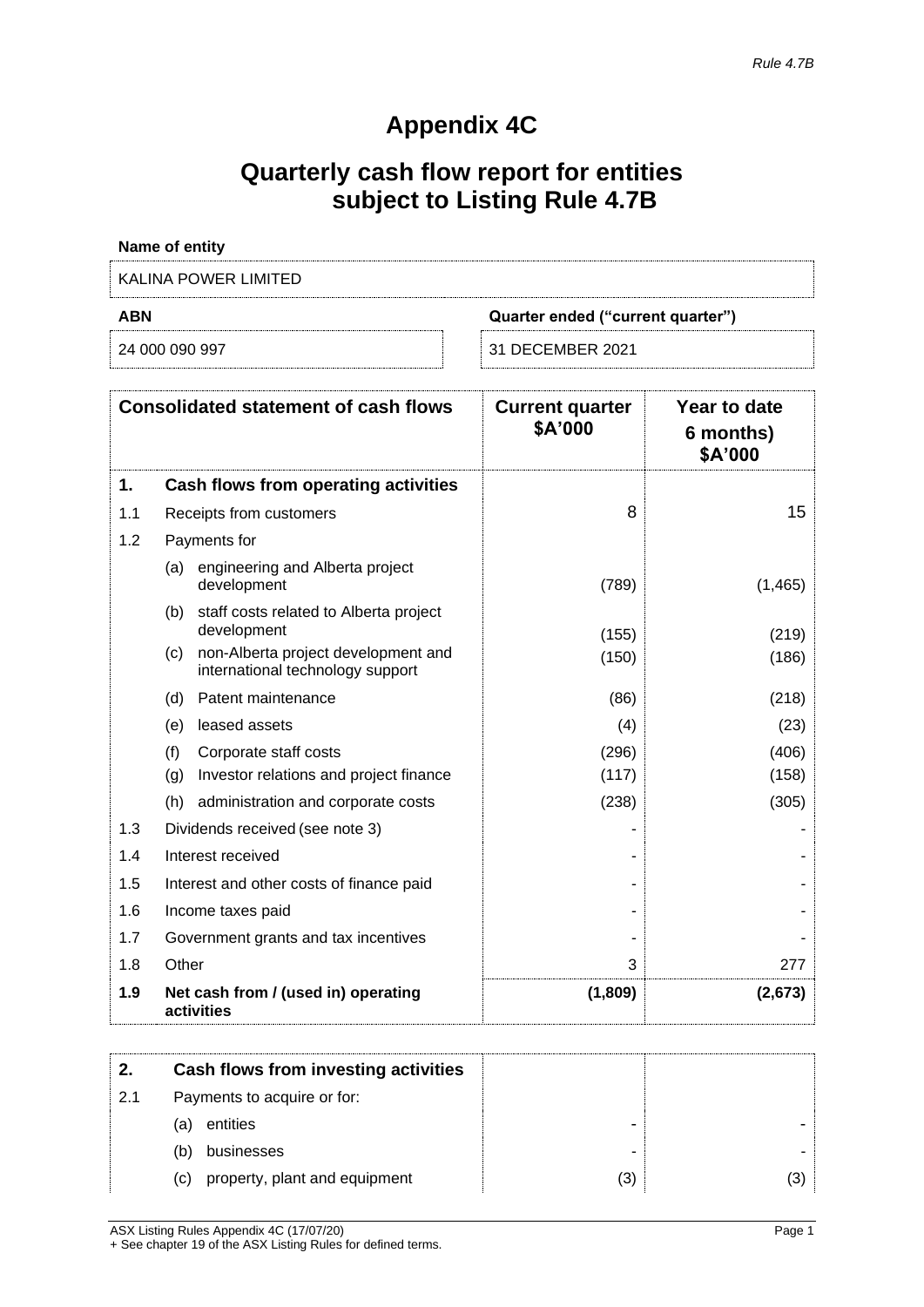|         | <b>Consolidated statement of cash flows</b>       | <b>Current quarter</b><br>\$A'000 | Year to date<br>6 months)<br>\$A'000 |
|---------|---------------------------------------------------|-----------------------------------|--------------------------------------|
|         | (d)<br>investments                                |                                   |                                      |
|         | intellectual property<br>(e)                      |                                   |                                      |
|         | (f)<br>other non-current assets                   |                                   |                                      |
| $2.2\,$ | Proceeds from disposal of:                        |                                   |                                      |
|         | entities<br>(a)                                   |                                   |                                      |
|         | (b)<br>businesses                                 |                                   |                                      |
|         | (c)<br>property, plant and equipment              |                                   |                                      |
|         | (d)<br>investments                                |                                   |                                      |
|         | intellectual property<br>(e)                      |                                   |                                      |
|         | (f)<br>other non-current assets                   |                                   |                                      |
| 2.3     | Cash flows from loans to other entities           |                                   |                                      |
| 2.4     | Dividends received (see note 3)                   |                                   |                                      |
| 2.5     | Other (provide details if material)               |                                   |                                      |
| 2.6     | Net cash from / (used in) investing<br>activities |                                   |                                      |

| 3.   | Cash flows from financing activities                                                 |       |       |
|------|--------------------------------------------------------------------------------------|-------|-------|
| 3.1  | Proceeds from issues of equity securities<br>(excluding convertible debt securities) | 9,940 | 9,940 |
| 3.2  | Proceeds from issue of convertible debt<br>securities                                |       |       |
| 3.3  | Proceeds from exercise of options                                                    |       |       |
| 3.4  | Transaction costs related to issues of<br>equity securities or convertible debt      |       |       |
|      | securities                                                                           | (674) | (674) |
| 3.5  | Proceeds from borrowings                                                             |       |       |
| 3.6  | Repayment of borrowings                                                              |       |       |
| 3.7  | Transaction costs related to loans and<br>borrowings                                 |       |       |
| 3.8  | Dividends paid                                                                       |       |       |
| 3.9  | Other (provide details if material)                                                  |       |       |
| 3.10 | Net cash from / (used in) financing<br>activities                                    | 9,266 | 9,266 |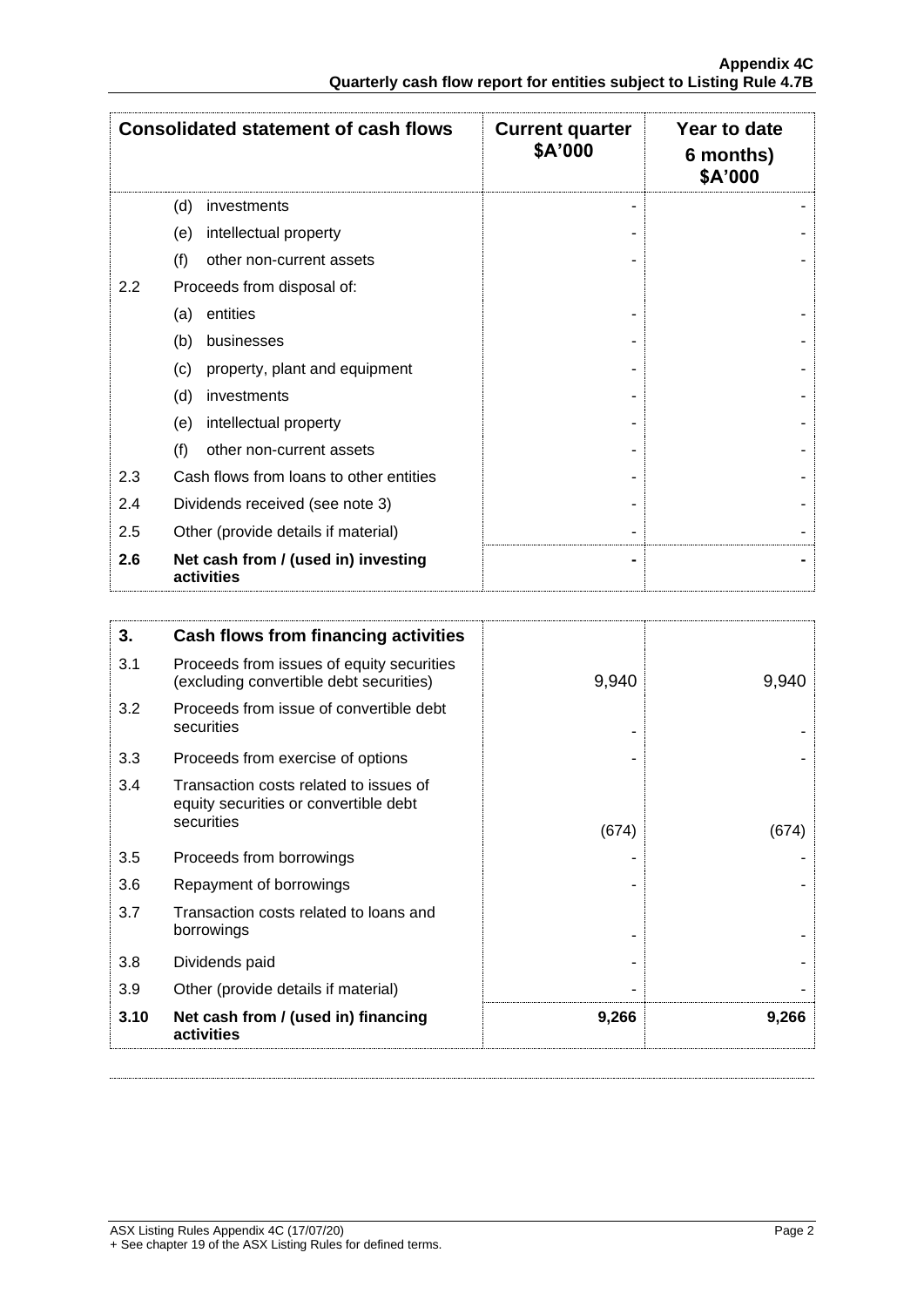|     | <b>Consolidated statement of cash flows</b>                              | <b>Current quarter</b><br>\$A'000 | Year to date<br>6 months)<br>\$A'000 |
|-----|--------------------------------------------------------------------------|-----------------------------------|--------------------------------------|
| 4.  | Net increase / (decrease) in cash and<br>cash equivalents for the period |                                   |                                      |
| 4.1 | Cash and cash equivalents at beginning of<br>period                      | 229                               | 1,093                                |
| 4.2 | Net cash from / (used in) operating<br>activities (item 1.9 above)       | (1,809)                           | (2,673)                              |
| 4.3 | Net cash from / (used in) investing activities<br>(item 2.6 above)       | (3)                               | (3)                                  |
| 4.4 | Net cash from / (used in) financing activities<br>(item 3.10 above)      | 9,266                             | 9,266                                |
| 4.5 | Effect of movement in exchange rates on<br>cash held                     |                                   |                                      |
| 4.6 | Cash and cash equivalents at end of<br>period                            | 7,683                             | 7,683                                |

| 5.  | Reconciliation of cash and cash<br>equivalents<br>at the end of the quarter (as shown in the<br>consolidated statement of cash flows) to the<br>related items in the accounts | <b>Current quarter</b><br>\$A'000 | <b>Previous quarter</b><br>\$A'000 |
|-----|-------------------------------------------------------------------------------------------------------------------------------------------------------------------------------|-----------------------------------|------------------------------------|
| 5.1 | <b>Bank balances</b>                                                                                                                                                          | 1,683                             | 229                                |
| 5.2 | Call deposits                                                                                                                                                                 | 6,000                             |                                    |
| 5.3 | <b>Bank overdrafts</b>                                                                                                                                                        |                                   |                                    |
| 5.4 | Other (provide details)                                                                                                                                                       | -                                 |                                    |
| 5.5 | Cash and cash equivalents at end of<br>quarter (should equal item 4.6 above)                                                                                                  | 7,683                             | 229                                |

| 6.                                                                                                                                                          | Payments to related parties of the entity and their<br>associates                             | <b>Current quarter</b><br><b>\$A'000</b> |
|-------------------------------------------------------------------------------------------------------------------------------------------------------------|-----------------------------------------------------------------------------------------------|------------------------------------------|
| 6.1                                                                                                                                                         | Aggregate amount of payments to related parties and their<br>associates included in item 1 ** | 336                                      |
| 6.2                                                                                                                                                         | Aggregate amount of payments to related parties and their<br>associates included in item 2    |                                          |
| Note: if any amounts are shown in items 6.1 or 6.2, your quarterly activity report must include a description of, and an<br>explanation for, such payments. |                                                                                               |                                          |

\*\* Fees paid to directors under normal commercial terms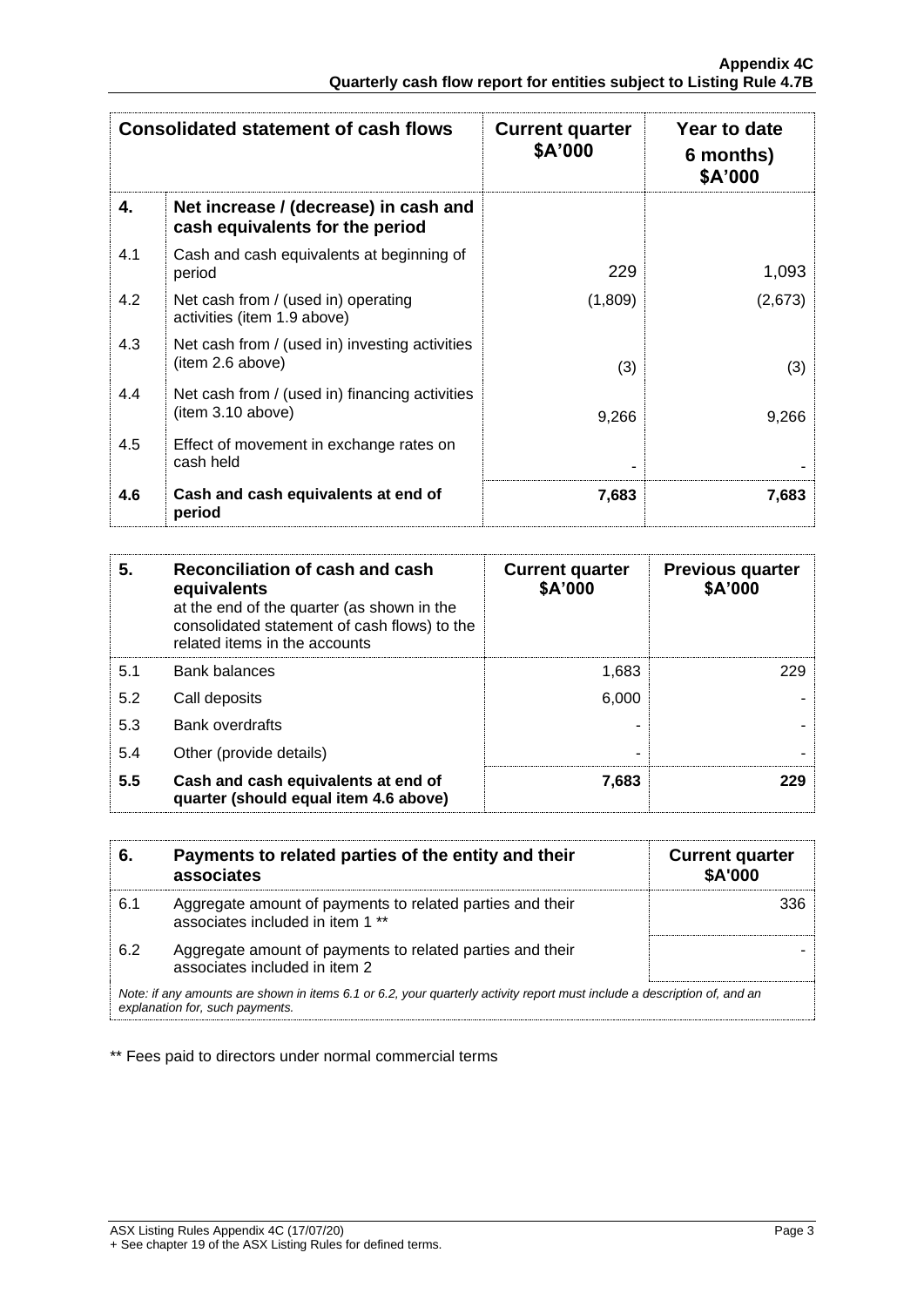| 7.  | <b>Financing facilities</b><br>Note: the term "facility' includes all forms of financing<br>arrangements available to the entity.<br>Add notes as necessary for an understanding of the<br>sources of finance available to the entity.                                                                                                               | <b>Total facility</b><br>amount at quarter<br>end<br>\$A'000 | Amount drawn at<br>quarter end<br>\$A'000 |
|-----|------------------------------------------------------------------------------------------------------------------------------------------------------------------------------------------------------------------------------------------------------------------------------------------------------------------------------------------------------|--------------------------------------------------------------|-------------------------------------------|
| 7.1 | Loan facilities                                                                                                                                                                                                                                                                                                                                      |                                                              |                                           |
| 7.2 | Credit standby arrangements                                                                                                                                                                                                                                                                                                                          |                                                              |                                           |
| 7.3 | Other (placing facility with Long State<br>Investments Ltd)                                                                                                                                                                                                                                                                                          | 8,000                                                        |                                           |
| 7.4 | <b>Total financing facilities</b>                                                                                                                                                                                                                                                                                                                    | 8,000                                                        |                                           |
| 7.5 | Unused financing facilities available at quarter end                                                                                                                                                                                                                                                                                                 |                                                              | 8,000                                     |
| 7.6 | Include in the box below a description of each facility above, including the lender, interest<br>rate, maturity date and whether it is secured or unsecured. If any additional financing<br>facilities have been entered into or are proposed to be entered into after quarter end,<br>include a note providing details of those facilities as well. |                                                              |                                           |
|     |                                                                                                                                                                                                                                                                                                                                                      |                                                              |                                           |

| 8.  | Estimated cash available for future operating activities                     | \$A'000 |
|-----|------------------------------------------------------------------------------|---------|
| 8.1 | Net cash from / (used in) operating activities (item 1.9)                    | (1,824) |
| 8.2 | Cash and cash equivalents at quarter end (item 4.6)                          | 7,683   |
| 8.3 | Unused finance facilities available at quarter end (item 7.5)                | 8,000   |
| 8.4 | Total available funding (item $8.2$ + item $8.3$ )                           | 15.683  |
| 8.5 | Estimated quarters of funding available (item 8.4 divided by<br>item $8.1$ ) | 8.6     |

- 8.6 If item 8.5 is less than 2 quarters, please provide answers to the following questions:
	- 8.6.1 Does the entity expect that it will continue to have the current level of net operating cash flows for the time being and, if not, why not?

Answer: n/a

8.6.2 Has the entity taken any steps, or does it propose to take any steps, to raise further cash to fund its operations and, if so, what are those steps and how likely does it believe that they will be successful?

Answer: n/a

8.6.3 Does the entity expect to be able to continue its operations and to meet its business objectives and, if so, on what basis?

Answer: n/a